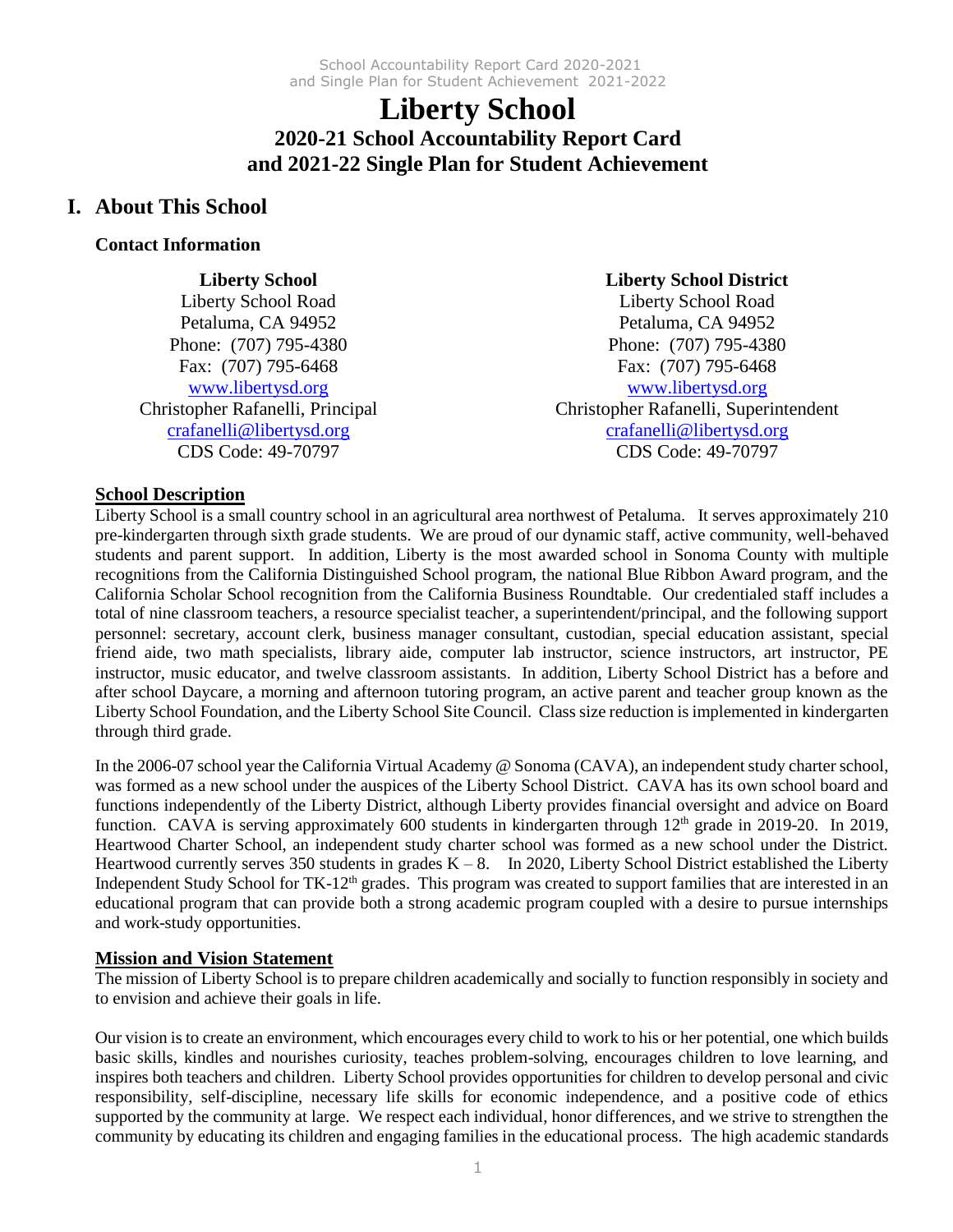we hold for our students are reflected in our focus on the California Content Standards and Common Core State Standards.

### **The Single Plan for Student Achievement**

This Plan represents a logical, sequential, and systematic approach to strengthening the school programs and instruction. All of the school's curricular content, which is organized in specific subject areas, is addressed in the plan to ensure that the improvement effort is comprehensive and encompasses a balanced curriculum. It is intended to be a working document that will regularly be updated as revisions are required.

The responsibility for this plan belongs to the School Site Council, which directs its development and implementation. During the development of the plan, various resources will be utilized in order to ensure compliance to legal requirements. These could include the following: state curriculum frameworks, state standards and objectives, reform documents, handbooks, and/or Model Curriculum Guides. It is understood by all staff and is be available to all parents.

#### **School Site Council**

The School Site Council is elected and operates according to state law. It's comprised of four staff members including the principal and three teachers. The remaining four Council members are parents of students attending Liberty or community members. The members receive appropriate training and participate in planning, implementing, and evaluating programs. The School Site Council is legislatively required to:

- Develop a comprehensive plan designed to improve the effectiveness of the school program
- Annually review the plan and make modifications to the plan to reflect changing needs and priorities of the District and the school
- Recommend approval of the revised plan to the District School Board

### **Site Council Membership 2021-22**

| Staff: Judy Bowser, Teacher | Parents: Nina Weber |
|-----------------------------|---------------------|
| Chris Rafanelli, Principal  | Krista Lewis        |
| Nick Buckley, Teacher       | Nichole Rivas       |
| Open, Staff Member          | Sommer Hansen       |

### **Opportunities for Parental Involvement**

There are many ways that Liberty School encourages and provides opportunities for parent involvement. There is an active parent-teacher organization (Foundation) which meets monthly, the purpose of which is to promote and enrich the welfare and educational experiences of the children at Liberty School, and to bring into closer relationship the home and the school.

Parents are encouraged to participate on the School Site Council, which meets bimonthly. Parents on the council become informed, share information, discuss needs and successes, and plan school program improvements. The council develops a comprehensive plan designed to improve the effectiveness of the school. All parents are invited to attend the meetings.

Teachers are pleased to have parent volunteers in the classroom. Other volunteer opportunities exist in the library, chaperoning field trips, and sporting events, and all of our school and Foundation sponsored events. The school honors all volunteers with a volunteer coffee.

All parents are expected to participate in Back to School Night and yearly Parent Conferences. In addition, we hold yearly celebrations for the school community including Winter and Spring Concerts, Family Fun Night, a Walk-A-Thon, Pasta Dinner, Father/Daughter Dance, Mother/Son Event, Play, Talent Show, after-school sports and Open House. Please contact the school principal, Chris Rafanelli at (707) 795-4380 for more information on ways to volunteer at school.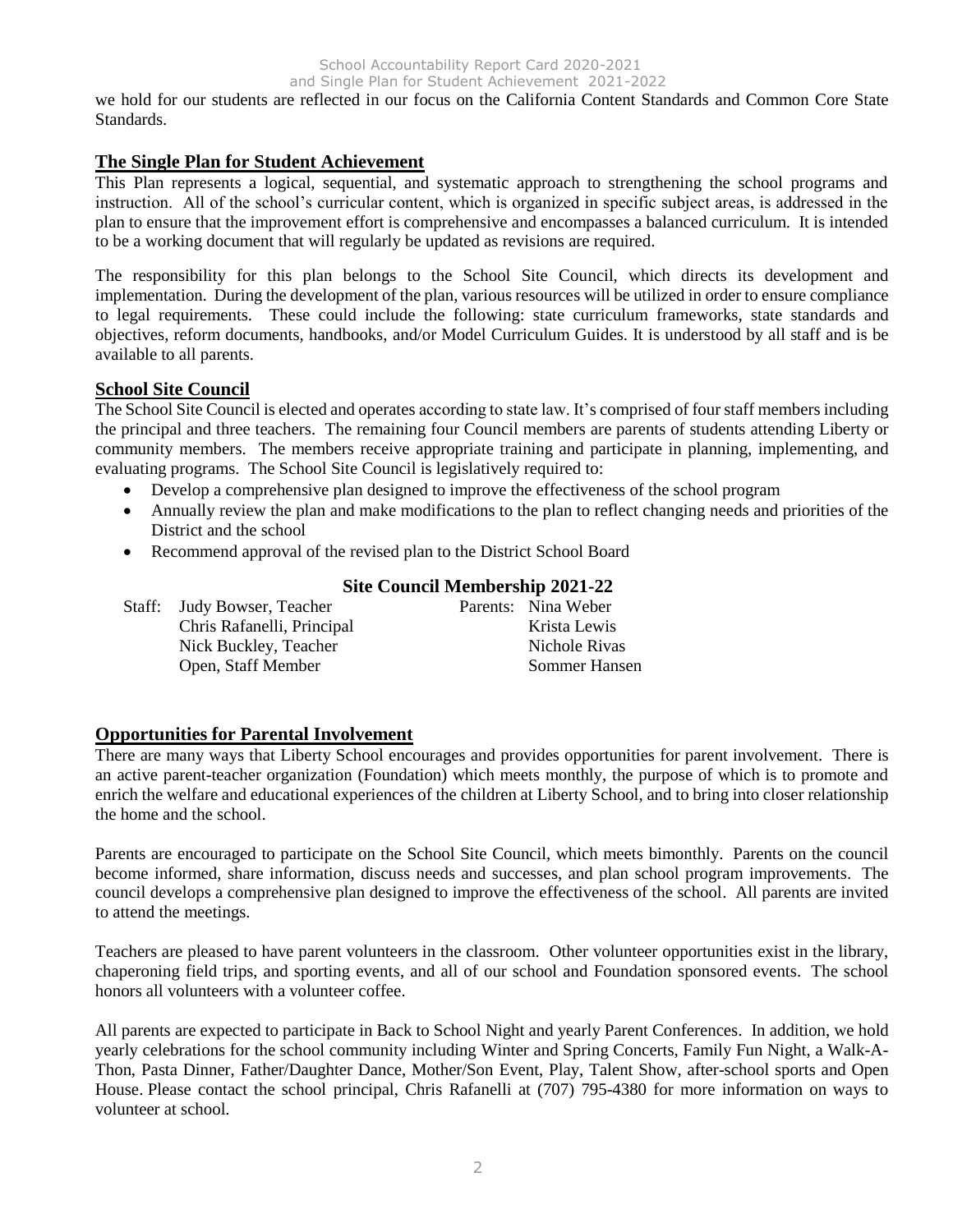# **Student Enrollment by Grade Level in 2020-21**

This table displays the number of students enrolled in each grade level at the school.

| <b>Grade Level</b>      | <b>Number of Students</b> |
|-------------------------|---------------------------|
| TК                      | 6                         |
| Kindergarten            | 30                        |
| <b>Grade 1</b>          | 28                        |
| <b>Grade 2</b>          | 30                        |
| Grade 3                 | 30                        |
| <b>Grade 4</b>          | 24                        |
| Grade 5                 | 33                        |
| Grade 6                 | 25                        |
| <b>Total Enrollment</b> | 209                       |

### **Student Enrollment by Group**

This table displays the percent of students enrolled at the school who are identified as being in a particular group.

| Group                                      | <b>Percent of</b><br><b>Total Enrollment</b> | Group                                  | <b>Percent of</b><br><b>Total Enrollment</b> |
|--------------------------------------------|----------------------------------------------|----------------------------------------|----------------------------------------------|
| <b>African American</b>                    | 0%                                           | <b>White (not Hispanic)</b>            | 80%                                          |
| American Indian or Alaska<br><b>Native</b> | 1%                                           | <b>Multiple or No Response</b>         | 0                                            |
| <b>Asian</b>                               | 2%                                           | <b>Socioeconomically Disadvantaged</b> | 12%                                          |
| <b>Filipino</b>                            | 1%                                           | <b>English Learners</b>                | 11%                                          |
| <b>Hispanic or Latino</b>                  | 16%                                          | <b>Students with Disabilities</b>      | 12%                                          |

### **Average Class Size and Class Size Distribution**

Data reported are the average class size (i.e., number of students), by grade level, as reported by CBEDS.

|                              |                      | 2019-20                        |       |                                                        | 2020-21     |                      |       |                                |             | 2021-22  |       |       |
|------------------------------|----------------------|--------------------------------|-------|--------------------------------------------------------|-------------|----------------------|-------|--------------------------------|-------------|----------|-------|-------|
| <b>Grade</b><br><b>Level</b> | Avg.<br><b>Class</b> | Number of<br><b>Classrooms</b> |       | Number of<br>Avg.<br><b>Classrooms</b><br><b>Class</b> |             | Avg.<br><b>Class</b> |       | Number of<br><b>Classrooms</b> |             |          |       |       |
|                              | <b>Size</b>          | $1 - 20$                       | 21-32 | $1 - 20$                                               | <b>Size</b> | $1 - 20$             | 21-32 | $1 - 20$                       | <b>Size</b> | $1 - 20$ | 21-32 | $33+$ |
| TK                           |                      |                                |       |                                                        |             |                      |       |                                | 11          |          |       |       |
| K                            | 20                   | 2.5                            | 20    | 2.5                                                    | 29          |                      |       |                                | 19          | 1.5      |       |       |
|                              | 20                   | 1.5                            | 20    | 1.5                                                    | 14          | $\overline{2}$       |       |                                | 19          | 1.5      |       |       |
| 2                            | 19                   | 1.5                            | 19    | 1.5                                                    | 15          | $\overline{2}$       |       |                                | 20          | 1.5      |       |       |
| 3                            | 21                   | 1.5                            | 21    | 1.5                                                    | 29          |                      |       |                                | 20          | 1.5      |       |       |
| $\boldsymbol{4}$             | 27                   |                                | 27    |                                                        | 24          |                      |       |                                | 27          |          |       |       |
| 5                            | 28                   |                                | 28    |                                                        | 29          |                      |       |                                | 25          |          |       |       |
| 6                            | 29                   |                                | 29    |                                                        | 22          |                      |       |                                | 29          |          |       |       |

### **Class Size Reduction Participation**

California's K-3 Class Size Reduction program began in 1996 for children in kindergarten and grades one through three. This program was adjusted with the new Local Control Funding Formula (LCFF) in the 2016/2017 school year. Funding is provided to participating school districts to decrease the size of K-3 classes to 24 or fewer students per certificated teacher. 100% of the students in grades  $K - 3$  typically participate in this program.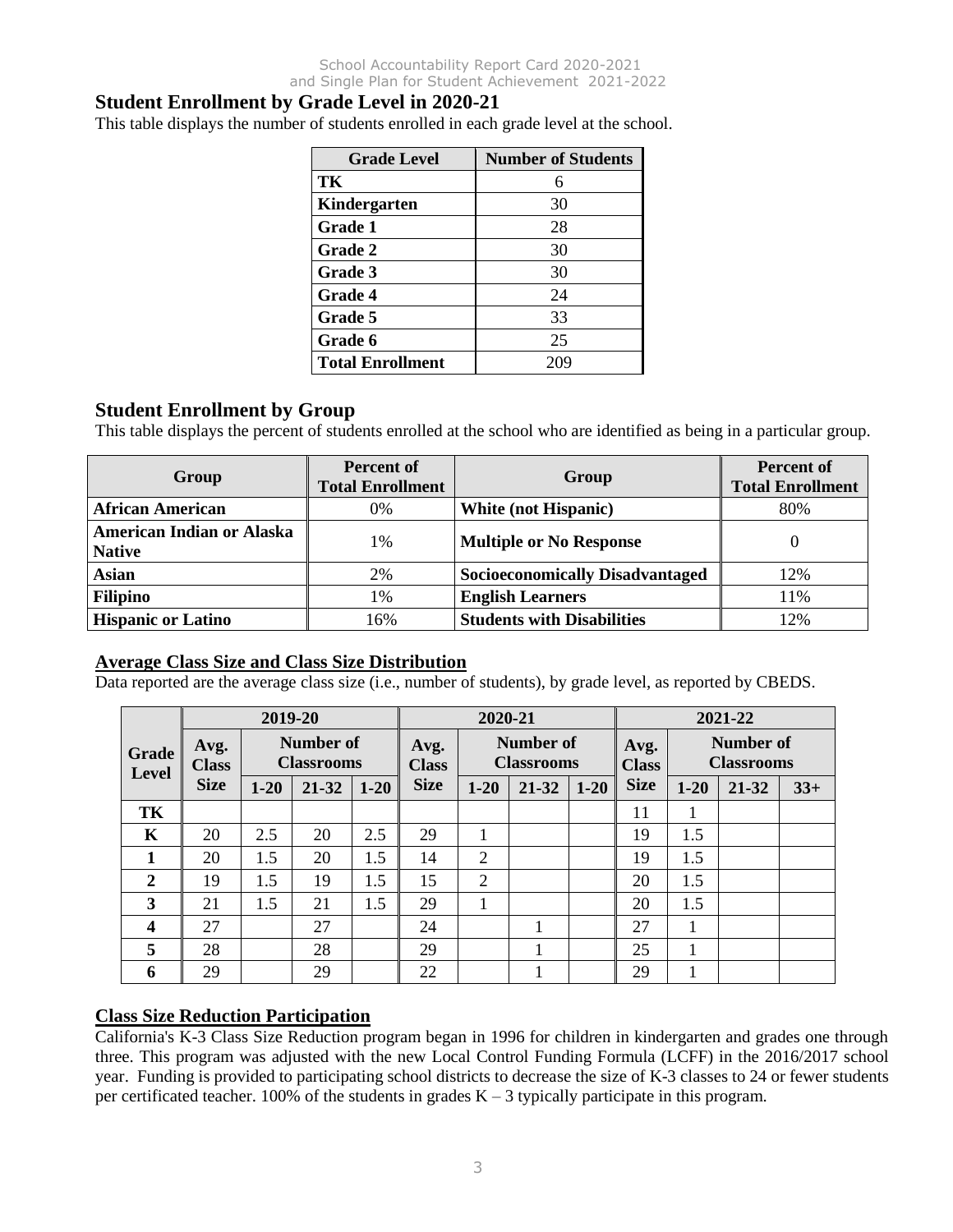# **II. School Safety and Climate for Learning**

## **School Safety Plan**

Liberty School maintains a comprehensive school safety plan that is updated annually. The Safety Plan was last discussed with staff, updated, and approved by the School Board in March of 2021. The plan includes disaster preparedness, emergency protocols, and a host of policies and procedures designed to keep our school, students, and staff safe. All employees attend annual mandatory trainings on a variety of first aid and safety topics including: blood borne pathogens, anaphylactic shock, CPR, first aid, hazardous communication, safety in the workplace, use of school defibrillators, and disaster preparedness. The Liberty School Safety Plan is available in the school office for review and at libertysd.org.

## **School Social & Emotional Learning Practices**

The staff and community of Liberty School value a school where every student is free to learn and play in an environment that is safe, supportive, comfortable, and free from outside interference and harm. We emphasize the development of courtesy, self-responsibility, and self-esteem. The school community works to reinforce and model positive and courteous behavior.

Liberty has provided the Cloud Room program for many years. The program was established through California's Early Mental Health Initiative grant process and continued after California ceased the grant funding. This program provides students in need of support with self-awareness, relationship skills, self-management, trauma, and other challenging emotional situations.

In addition, Liberty provides further support to children and parents through our school psychologist and psychologist intern.

The following strategies are used to both encourage and recognize cooperative and positive behavior both in the classroom and on the playground:

- A School-wide bi-monthly theme, which emphasizes positive traits. The themes for 2021-22 are Positive Attitude/Actions, Citizenship/Courage, Friendship/Kindness, Cooperation/Responsibility, Courtesy/Respect, Honesty, Patience, and Perseverance
- Conflict Resolution
- Toolbox
- Verbal reinforcement
- Nifty Kid Assemblies and Awards
- Class meetings and discussions
- Chance box in the office used for classroom and school-wide positive behavior
- Go Home Folders
- Positive behavior and self-esteem are also supported by such classroom strategies as Tribes, Class Meetings, and other programs.

### **Suspensions and Expulsions**

|                    |         | <b>School</b> |         | <b>District</b> |         |         |  |
|--------------------|---------|---------------|---------|-----------------|---------|---------|--|
| Rate               | 2018-19 | 2019-20       | 2020-21 | 2018-19         | 2019-20 | 2020-21 |  |
| <b>Suspensions</b> |         |               |         |                 |         |         |  |
| <b>Expulsions</b>  |         |               |         |                 |         |         |  |

# **III. School Facilities**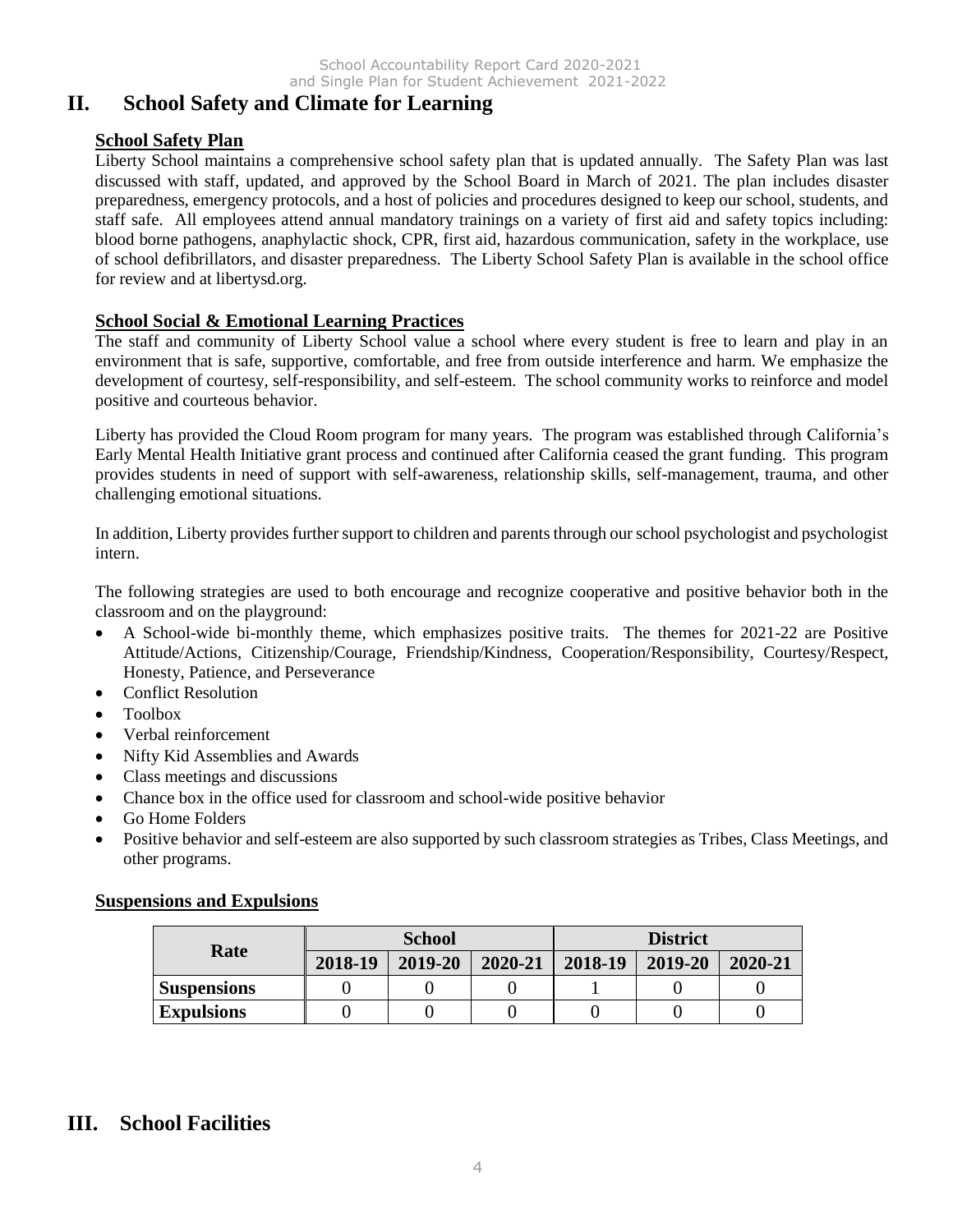#### **School Facilities Conditions and Improvements**

This past year, Liberty upgraded our current HVAC system with the iWave air filtration system. This system kills over 99.9% of bacteria and viruses moving through the classroom air systems.

In 2019, Liberty upgraded and remodeled the multipurpose room kitchen. The kitchen is used by school programs, the Foundation and local community groups.

Over the summer of 2016, the last portable buildings on campus were replaced with new modular buildings. Liberty School District completed an extensive modernization and remodel in the summer of 2013. Portable classroom buildings were replaced with purpose built classrooms. A new main office and courtyard were also included. The older buildings were completely remodeled and the playground was also rehabilitated. The classrooms and office are kept clean. Garbage is emptied every day or as needed and the floors are vacuumed three days a week or more. The restrooms are cleaned on a daily basis. Additional information about the condition of the school's facilities may be obtained by speaking with the school principal.

Previously, the kindergarten playground was refurbished through the support of the Board of Trustees, The Liberty School Foundation and the generous support of local contractors and artisans. The project came in under budget and on time, allowing for the current kindergarten class (2012-2013) to enjoy the playground from the very first day of school. In 2014, through a similar process, the main playground of the school was also refurbished with a focus on creating engaging, challenging and exciting play spaces that resonate with many different age groups.

#### **School Facilities Conditions – Results of Inspection and Evaluation**

The Liberty School site was inspected on January 13, 2022 using the Interim Evaluation Instrument. All areas of the school were determined to be in good repair. Additional information about the condition of the school's facilities may be obtained by speaking with the school principal.

| <b>Interim Evaluation Instrument Part</b>          | <b>Facility in</b><br><b>Good Repair</b> |                | <b>Deficiency and Remedial Actions</b><br><b>Taken or Planned</b> |  |
|----------------------------------------------------|------------------------------------------|----------------|-------------------------------------------------------------------|--|
|                                                    | <b>Yes</b>                               | N <sub>0</sub> |                                                                   |  |
| <b>Gas Leaks</b>                                   |                                          |                |                                                                   |  |
| <b>Mechanical Systems</b>                          | V                                        |                |                                                                   |  |
| <b>Windows/Doors/Gates (interior and exterior)</b> | V                                        |                |                                                                   |  |
| Interior Surfaces (walls, floors, and ceilings)    | V                                        |                |                                                                   |  |
| Hazardous Materials (interior and exterior)        | V                                        |                |                                                                   |  |
| <b>Structural Damage</b>                           | V                                        |                |                                                                   |  |
| <b>Fire Safety</b>                                 | V                                        |                |                                                                   |  |
| <b>Electrical (interior and exterior)</b>          | ٦                                        |                |                                                                   |  |
| <b>Pest/Vermin Infestation</b>                     | V                                        |                |                                                                   |  |
| <b>Drinking Fountains (inside and outside)</b>     | V                                        |                |                                                                   |  |
| <b>Restrooms</b>                                   | V                                        |                |                                                                   |  |
| <b>Sewer</b>                                       | ٦                                        |                |                                                                   |  |
| <b>Playground/School Grounds</b>                   | V                                        |                |                                                                   |  |
| <b>Other</b>                                       |                                          |                |                                                                   |  |

# **IV. Teachers**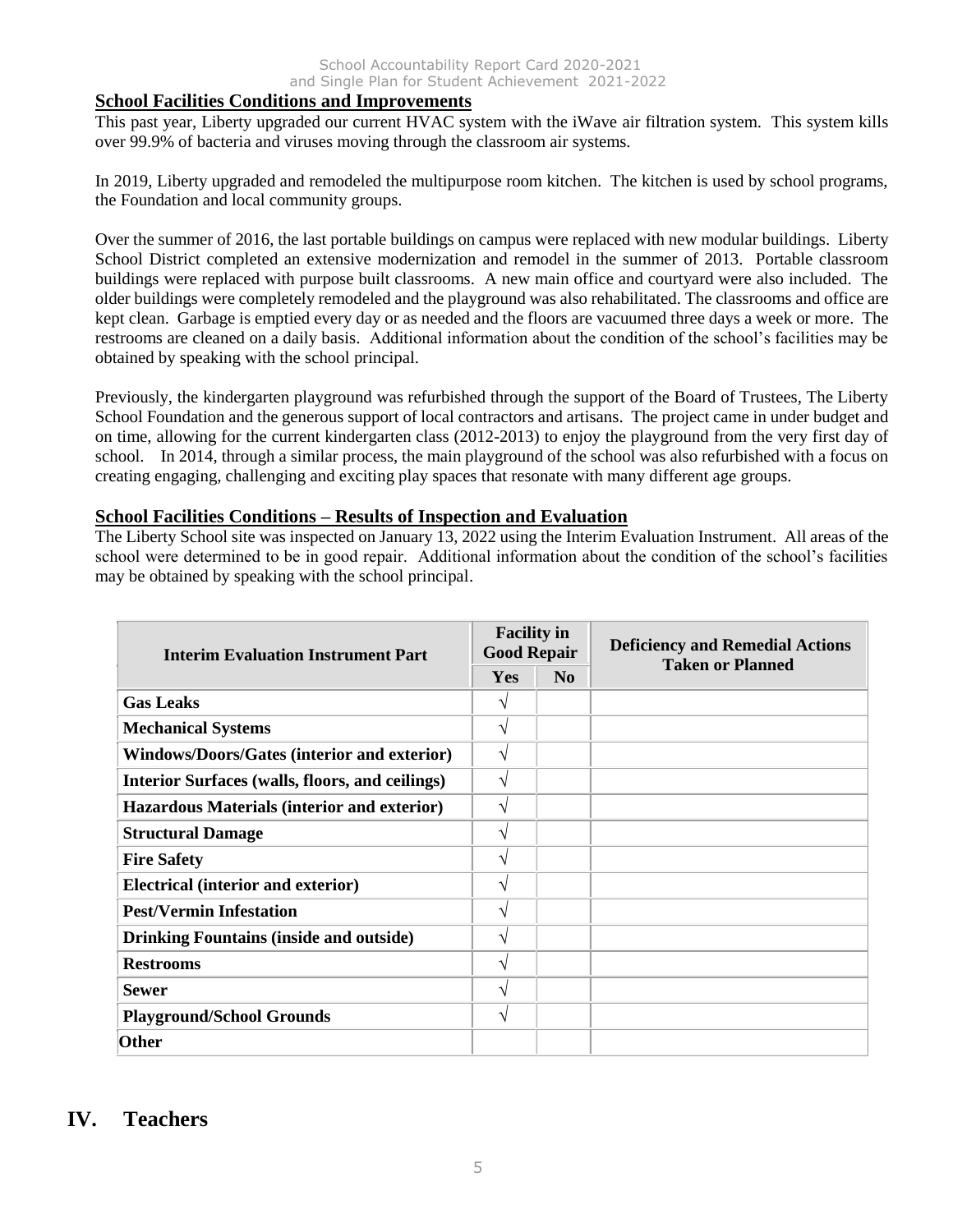### **Teacher Credentials**

This table displays the number of teachers assigned to the school with a full credential, without a full credential, and those teaching outside of their subject area of competence. Detailed information about teacher qualifications can be found at the CDE Web site at [http://dq.cde.ca.gov/dataquest/.](http://dq.cde.ca.gov/dataquest/)

| <b>Teachers</b>                                    |         | <b>District</b> |         |         |
|----------------------------------------------------|---------|-----------------|---------|---------|
|                                                    | 2018-19 | 2019-20         | 2020-21 | 2020-21 |
| <b>With Full Credential</b>                        | 10.6    | 9.8             | 10.8    | 10.8    |
| <b>Without Full Credential</b>                     |         |                 |         |         |
| <b>Teaching Outside Subject Area of Competence</b> |         |                 |         |         |

## **Teacher Mis-assignments and Vacant Teacher Positions**

This table displays the number of teacher mis-assignments (teachers assigned without proper legal authorization) and the number of vacant teacher positions (not filled by a single designated teacher assigned to teach the entire course at the beginning of the school year or semester). Note: Total Teacher mis-assignments include the number of misassignments of Teachers of English Learners.

| Indicator                                              | 2018-19 | 2019-20 | 2020-21 |
|--------------------------------------------------------|---------|---------|---------|
| <b>Mis-assignments of Teachers of English Learners</b> |         |         |         |
| Total Teacher Mis-assignments                          |         |         |         |
| <b>Vacant Teacher Positions</b>                        |         |         |         |

## **Core Academic Classes Taught by ESSA Teachers**

This table displays the percent of classes in core academic subjects taught by Every Student Succeeding Act (ESSA) compliant and non-ESSA compliant teachers at the school, at all schools in the district, at high-poverty schools in the district, and at low-poverty schools in the district. More information on teacher qualifications required under ESSA can be found at the CDE Web site at [http://www.cde.ca.gov/nclb/sr/tq/.](http://www.cde.ca.gov/nclb/sr/tq/)

|                                         | <b>Percent of Classes In Core Academic Subjects</b> |                                                        |  |  |
|-----------------------------------------|-----------------------------------------------------|--------------------------------------------------------|--|--|
| <b>Location of Classes</b>              | <b>Taught</b> by<br><b>NCLB Compliant Teachers</b>  | <b>Taught</b> by<br><b>Non-NCLB Compliant Teachers</b> |  |  |
| <b>This School</b>                      | 100%                                                | 0%                                                     |  |  |
| <b>All Schools in District</b>          | 100%                                                | 0%                                                     |  |  |
| <b>High-Poverty Schools in District</b> | NΑ                                                  | NA                                                     |  |  |
| <b>Low-Poverty Schools in District</b>  | NΑ                                                  | NA                                                     |  |  |

### **Teacher Evaluation Process**

Teachers are evaluated on a regular basis according to a process outlined in the negotiated contract. All evaluations were completed during the 2020-21 school year.

### **Substitute Teacher Availability**

The district and school maintain a list of credentialed teachers and the areas they are qualified to teach. We continue to have a sufficient number of teachers to maintain the continuity of instruction.

# **V. Support Staff**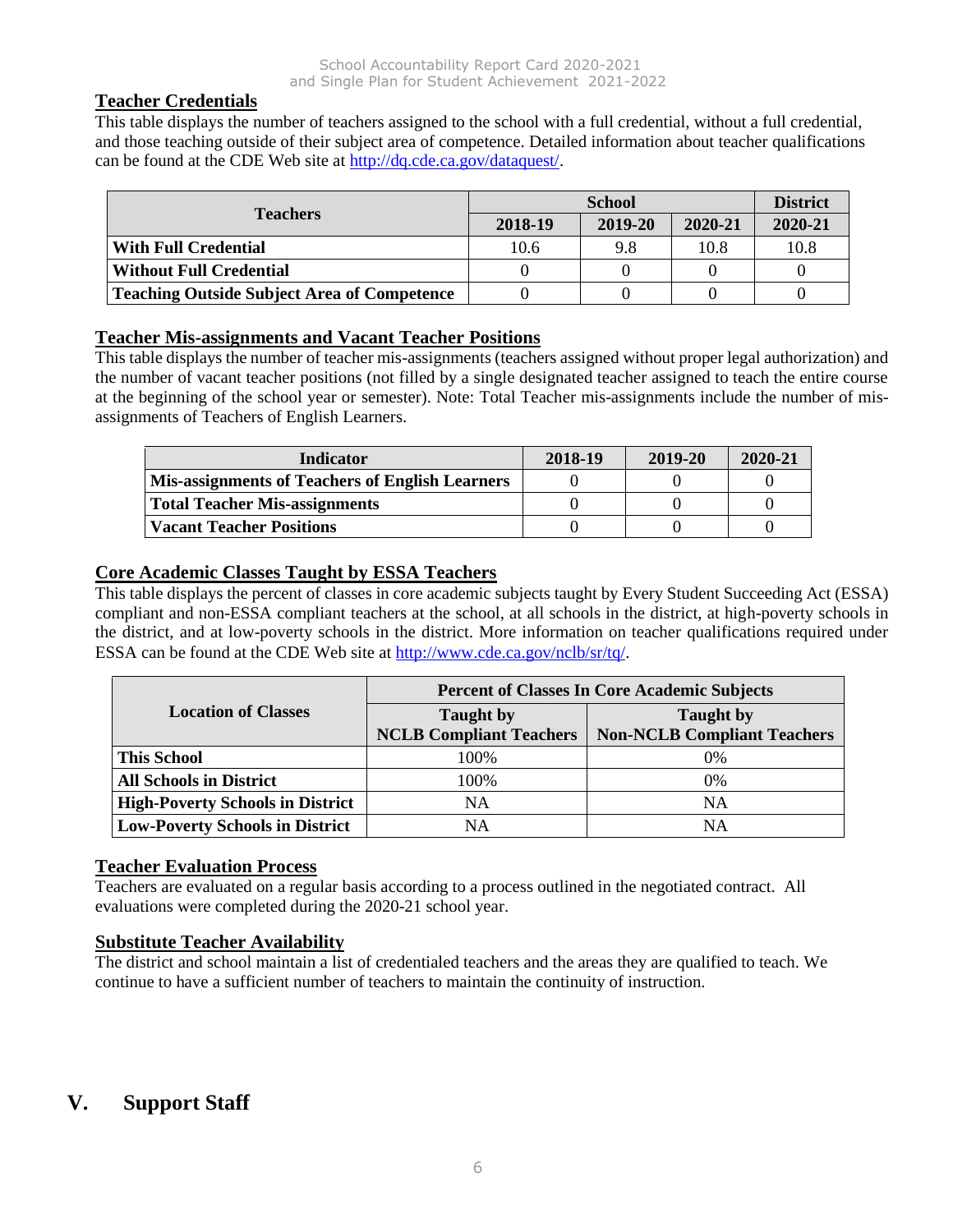This table displays, in units of full-time equivalents (FTE), the number of support staff who are assigned to the school. One FTE equals one staff member working full time; one FTE could also represent two staff members who each work 50 percent of full time.

| <b>Title</b>                                           | <b>Number of FTE</b><br><b>Assigned to School</b> |
|--------------------------------------------------------|---------------------------------------------------|
| <b>Library Media Services Staff (paraprofessional)</b> | .45                                               |
| Psychologist                                           |                                                   |
| <b>Nurse</b>                                           | .15                                               |
| <b>Speech/Language/Hearing Specialist</b>              | .30                                               |
| <b>Resource Specialist (non-teaching)</b>              | .80                                               |
| <b>Occupational Therapist</b>                          |                                                   |
| Other                                                  |                                                   |

# **VI. Curriculum and Instructional Materials**

### **Quality, Currency, and Availability of Textbooks and Instructional Materials**

This table displays information about the quality, currency, and availability of the standards-aligned textbooks and other instructional materials used at the school, and information about the school's use of any supplemental curriculum or non-adopted textbooks or instructional materials.

| <b>Core Curriculum Area</b>   | <b>Quality, Currency, and Availability</b><br>of Textbooks and<br><b>Instructional Materials</b> | <b>Percent of Pupils</b><br><b>Who Lack Their Own</b><br><b>Assigned Textbooks and</b><br><b>Instructional Materials</b> |
|-------------------------------|--------------------------------------------------------------------------------------------------|--------------------------------------------------------------------------------------------------------------------------|
| <b>Reading/Language Arts</b>  | 100%                                                                                             |                                                                                                                          |
| <b>Mathematics</b>            | 100\%                                                                                            |                                                                                                                          |
| <b>Science</b>                | 100%                                                                                             |                                                                                                                          |
| <b>History-Social Science</b> | 100%                                                                                             |                                                                                                                          |
| <b>Health</b>                 | $100\%$                                                                                          |                                                                                                                          |

# **Enrichment Services**

Liberty School District excels on many levels and provides a high quality educational program. Liberty offers a variety of enrichment experiences in addition to the regular educational program.

- Weekly **Classroom Music** is provided for all students and involves singing, music reading, musical history, and ear training as well as public performances.
- A weekly **Band Program** is available for grades 4 6, with yearly performances. (On hold for 2020-2022)
- An **Art Instructor Program** is provided for grades 4-6.
- **Science Instruction** is provided for all students by science teachers.
- **PE** teachers provide a PE program for grades K-6.
- **Technology instruction** is provided to all students.
- After school enrichment classes organized by and Enrichment Coordinator (e.g. **Lego robotics, dance, tennis, puppetry, cartooning, etc…** are available to all students)
- **Drama Club** provides an opportunity for grades  $4 6$  to sing, dance and act in a performance.

### **Instructional Minutes**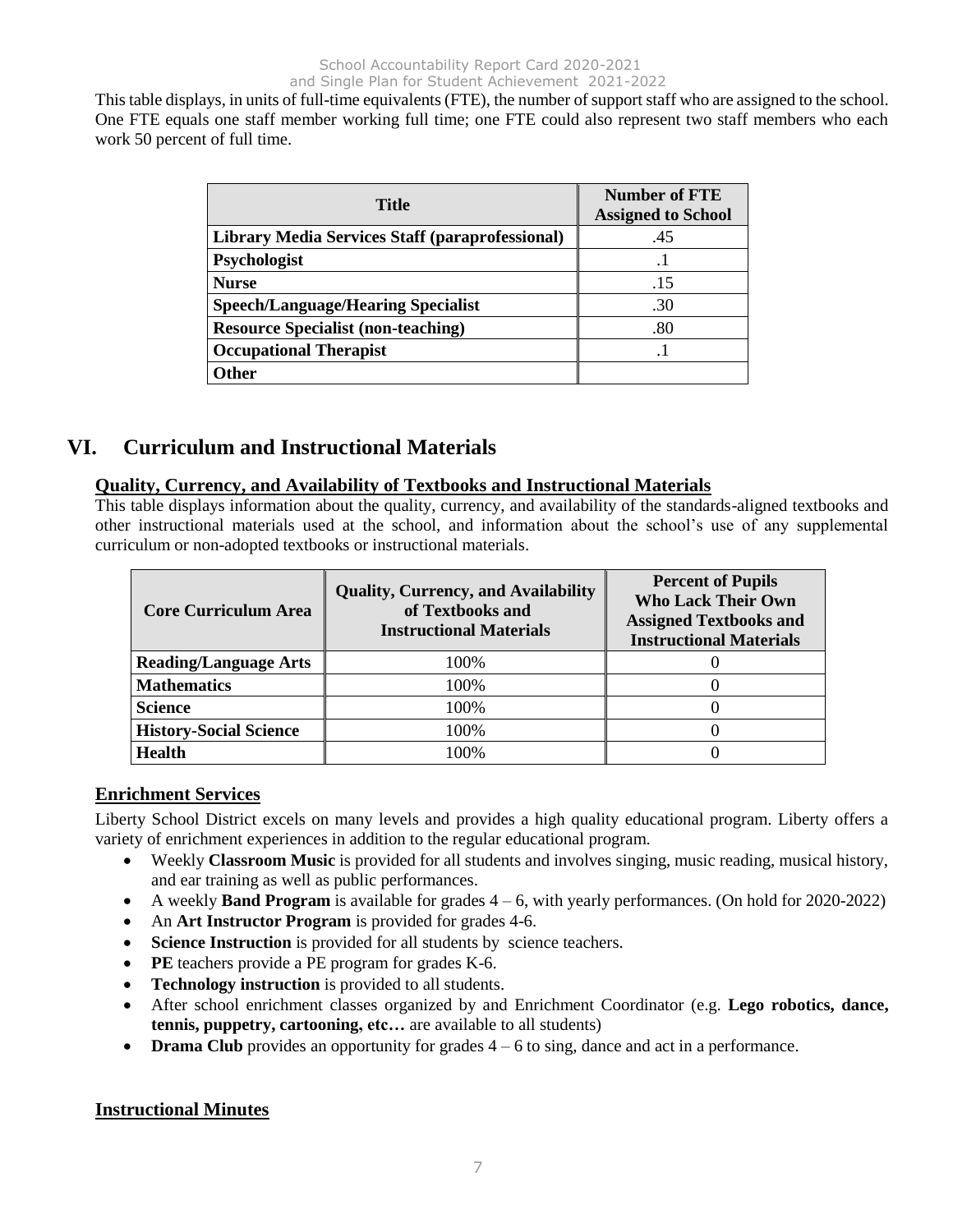The California Education Code establishes the required number of instructional minutes per year for each grade. Data reported compares the number of instructional minutes offered at the school level to the state requirement for each grade.

| Grade        | <b>Instructional Minutes</b> |                          |  |  |
|--------------|------------------------------|--------------------------|--|--|
| <b>Level</b> | <b>Offered</b>               | <b>State Requirement</b> |  |  |
|              | 42,205                       | 36,000                   |  |  |
| $1 - 3$      | 52,220                       | 50,400                   |  |  |
| 4 - 6        | 58,245                       | 54,000                   |  |  |

### **Total Number of Minimum Days**

There were 10 minimum days in the 2020-21 school year.

# **VII. School Finances**

### **Expenditures Per Pupil and School Site Teacher Salaries (Fiscal Year 2020-21)**

This table displays a comparison of the school's per pupil expenditures from unrestricted (basic) sources with other schools in the district and throughout the state, and a comparison of the average teacher salary at the school site with average teacher salaries at the district and state levels. Detailed information regarding school expenditures and teacher salaries can be found at the CDE Web site at <http://www.cde.ca.gov/ds/fd/ec/> and [http://www.cde.ca.gov/ds/fd/cs/.](http://www.cde.ca.gov/ds/fd/cs/)

| Level                                                        | <b>Total</b><br><b>Expenditures</b><br><b>Per Pupil</b> | <b>Expenditures</b><br><b>Per Pupil</b><br>(Supplemental) | Average<br><b>Teacher</b><br><b>Salary</b> |
|--------------------------------------------------------------|---------------------------------------------------------|-----------------------------------------------------------|--------------------------------------------|
| <b>School Site</b>                                           | 13,717                                                  |                                                           | 82,293                                     |
| <b>District</b>                                              |                                                         |                                                           |                                            |
| <b>Percent Difference</b><br><b>School Site and District</b> |                                                         |                                                           |                                            |
| <b>State</b>                                                 | 13,781                                                  |                                                           | 83,059                                     |
| <b>Percent Difference</b><br><b>School Site and State</b>    | $-.004%$                                                |                                                           | $-0.071\%$                                 |

## **Types of Services Funded**

Liberty School uses supplemental dollars to fund a number of programs. The programs funded through these categorical funds are: Classroom aides, bilingual aides, enrichment instruction, tutoring, staff development, library services, translation, instructional materials and supplies, and technology.

#### **Teacher and Administrative Salaries (Fiscal Year 2019-20)**

This table displays district-level salary information for teachers, principals, and superintendents, and compares these figures to the state averages for districts of the same type and size. The table also displays teacher and administrative salaries as a percent of a district's budget, and compares these figures to the state averages for districts of the same type and size. Detailed information regarding salaries may be found at the CDE Web site at <http://www.cde.ca.gov/ds/fd/cs/>

| <b>District</b><br><b>State Average</b><br>Category |
|-----------------------------------------------------|
|-----------------------------------------------------|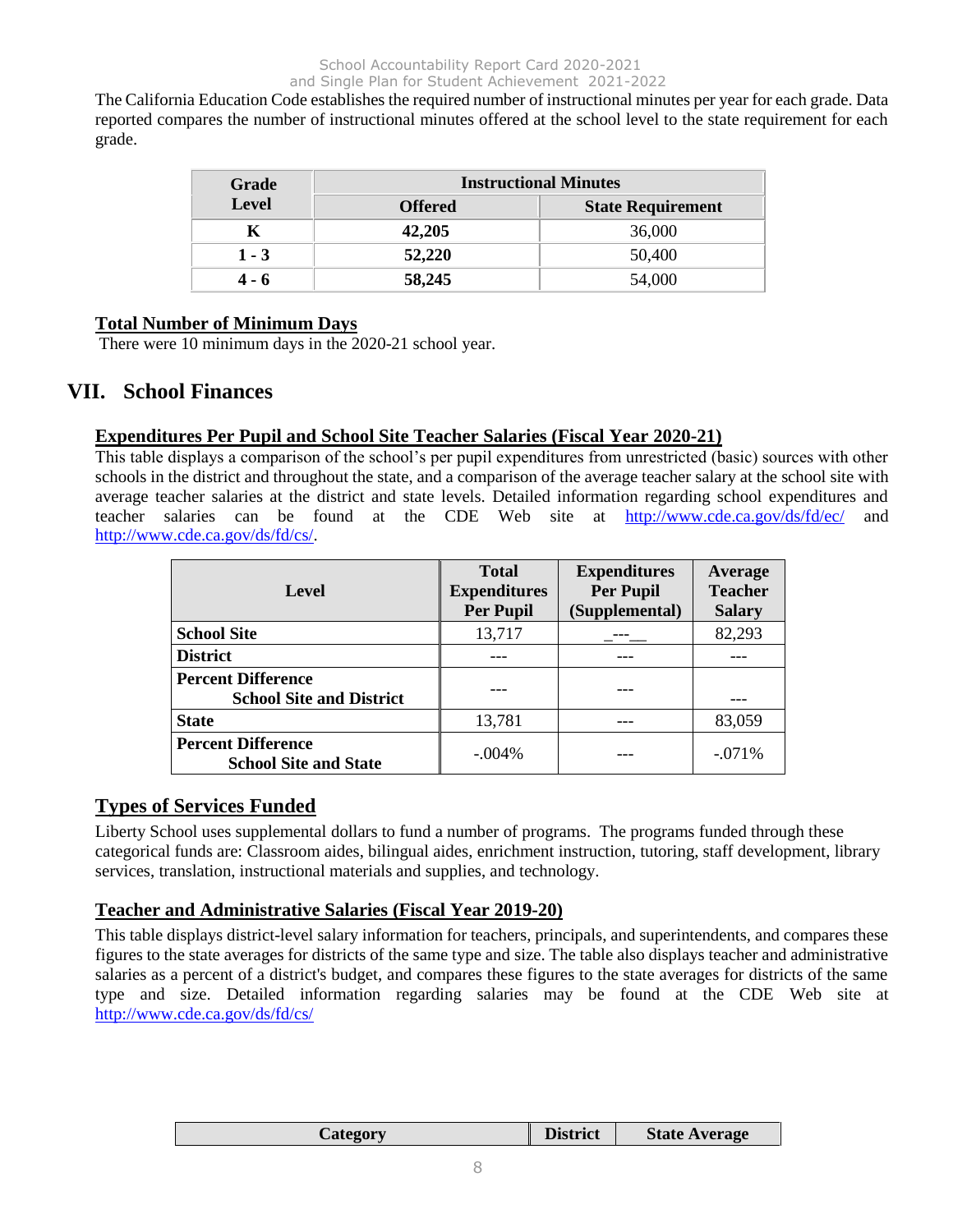|                                                      | Amount   | <b>For Districts</b><br><b>In Same Category</b><br>$19 - 20$ |
|------------------------------------------------------|----------|--------------------------------------------------------------|
| <b>Beginning Teacher Salary</b>                      | \$52,563 | \$49,280                                                     |
| <b>Mid-Range Teacher Salary</b>                      | 69,079   | 75,355                                                       |
| <b>Highest Teacher Salary</b>                        | 89,963   | 98,537                                                       |
| <b>Average Principal Salary (Elementary)</b>         | 106,000  | 109,478                                                      |
| <b>Superintendent Salary</b>                         | 44,600   | 124,686                                                      |
| <b>Percent of Budget for Teacher Salaries</b>        | 34%      | 32%                                                          |
| <b>Percent of Budget for Administrative Salaries</b> | 7%       | 7%                                                           |

# **IX. Analysis of Current Educational Practice**

The following statements characterize educational practice at this school:

# **1. Alignment of curriculum, instruction and materials to content and performance standards:**

The District has adopted grade level content standards that meet or exceed the State standards for each core subject area. The District designates days each year for staff development focusing on curriculum alignment with standards, the effective implementation of the new curriculum materials, as well as training to improve the instructional strategies and practices of the classroom teachers.

Teachers review the State standards at Back-to-School Night, at which time curriculum materials and the instructional program are discussed. Parents are informed of their child(ren)'s academic progress and performance on grade-level assessments at the parent-teacher conferences in November. All parents are notified in writing if their children are failing, or are at risk of failing, to meet grade level standards.

### **2. Availability of standards-based instructional materials appropriate to all student groups:**

**Core Curriculum** We have an abundance of standards-based materials for the core curriculum in both math and language arts. The language arts program especially provides materials for flexible grouping of students based upon their level of achievement. We are adding to our instructional materials for science & social studies each year. In addition, we are reviewing math programs this year.

**Resource Students** All students in our Resource Program have access to the core curriculum in the regular classroom. They also receive specific instruction in language arts and math using standards based materials.

**ELL Students** All ELL students have access to the core curriculum in the regular classroom. They also receive specific instruction using intervention programs through our EL teacher and bilingual aide.

# **3. Alignment of staff development to standards, student performance and professional needs:**

Staff development is closely aligned to standards, assessed student performance and the professional needs of the staff. In an implementation year, the primary focus is on staff receiving the training they need to most successfully implement the material. Summer training opportunities are provided, as well as Staff Buy Back Days in which the new implementation is thoroughly discussed and analyzed. Staff spends a full day analyzing the student results from state mandated testing, and what the impact of those results might have on instructional planning. Teachers attend trainings individually throughout the year that also support their professional development.

# **4. Services provided by the regular program to enable under-performing students to meet standards:**

All regular classroom teachers provide extensive interventions for under-performing students. Student assessments are analyzed and used to guide instructional planning. Those students not meeting standards are targeted for group or individual interventions within the regular program. This intervention is frequently done with the aid of the instructional assistant, or the resource program assistant. The assistant accomplishes this by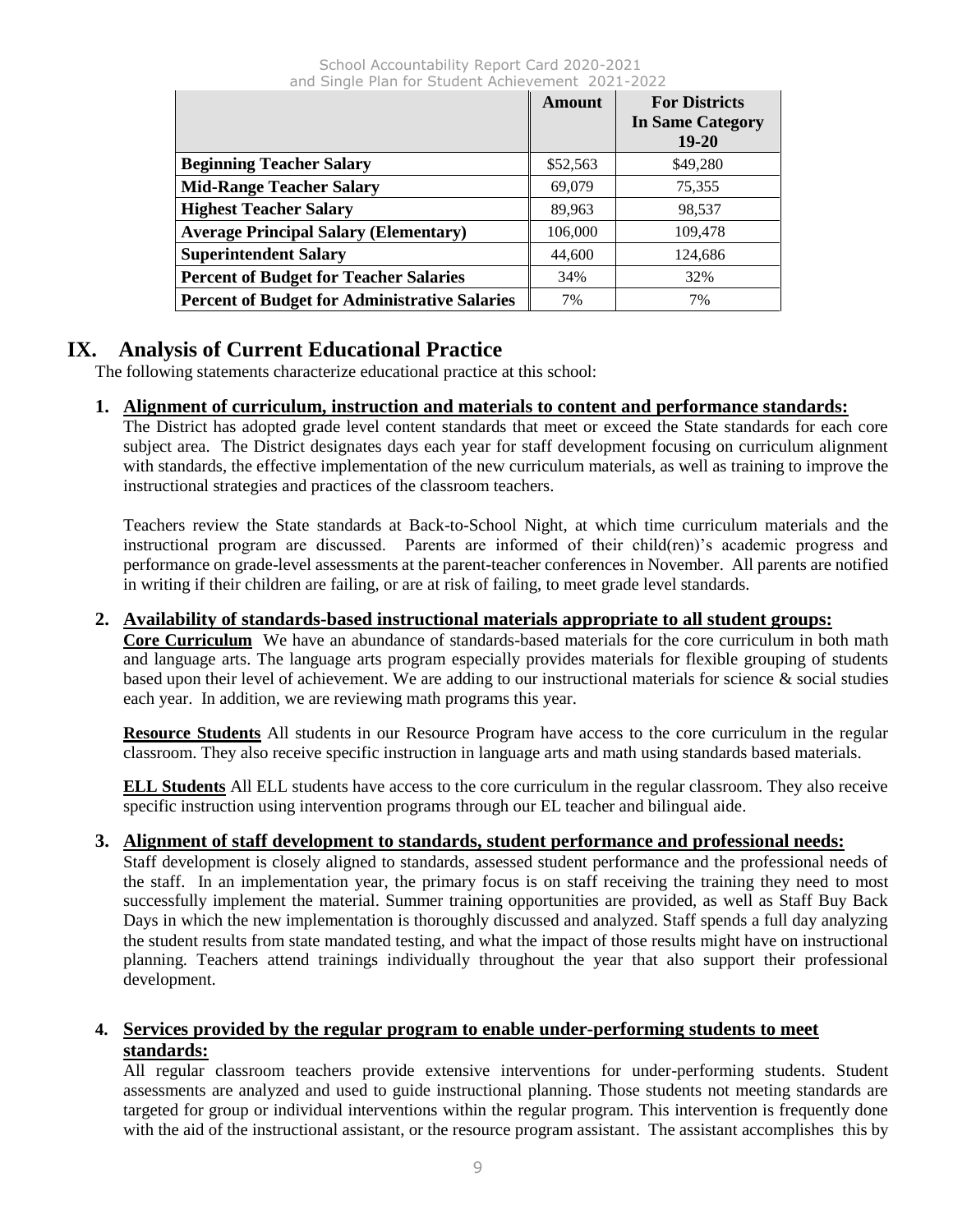working with a small group of students or monitoring the class as the teacher works on specific skills with an identified group. Assignments are modified to meet the needs of the under-performing student in the regular program. Extensive use of parent volunteers also enables the regular teacher in meeting the needs of all students. There is an after-school reading tutoring program for students in  $K - 2$  who are at risk of not meeting grade level standards. There is also a tutoring program for students in grades  $4 - 6$  in math.

## **5. Services provided by categorical funds to enable under-performing students to meet standards:**

Instructional assistants are critical to meeting the needs of the under-performing student. Our ELL assistants also provide a valuable service in assisting those who need vocabulary review. Special Education assists in providing valuable classroom based assistance, and individual or small group direct instruction to identified students. As part of our school-based coordinated program, students can be served through the special education program even if they have not qualified for special education.

# **6. Use of state and local assessments to modify instruction and improve student achievement:**

We participate fully in the state mandated STAR Testing program. The staff meets for a day prior to the start of the instructional year, with the sole purpose of studying the results from these tests. The results are compared with results from classroom based assessments, and teacher observation of student performance in the classroom. Results are used in Student Study Team Meetings, the development of IEPs, conferences with parents, and in grouping students within the classroom. Local assessments include those provided within the district adopted language arts and math programs. These are used as indicators of student performance for the report card, as well as indicators for the teachers to use as they plan and adjust the curriculum.

#### **7. Family, school, district and community resources available to assist under-performing students:** Due to the rural location of our school, there are limited community resources available to families of underperforming students. We do provide a summer school program for students who are at risk of not meeting grade level standards. Our teachers often provide before and after-school assistance to students as needed. All families are provided with available information regarding language acquisition and health care providers. Our weekly bulletin is translated into Spanish.

# **8. School, district and community barriers to improvements in student achievement:**

The isolation of our location is a barrier to our families in accessing help beyond our district. However, Liberty School is focused on improving student achievement for all of our students and provides extra help and support as needed.

# **9. Limitations of the current program to enable under-performing students to meet standards:**

A major limitation of the current program is the continued or expanded funding for instructional assistants within the regular classroom, especially in grades 4-6. We see a need to break our classes into smaller instructional groupings based upon their skill levels. This requires another adult in the room to assist either with the group or the rest of the class. Despite the inconsistencies of education funding from the State, we have made it a priority at Liberty to continue to fund instructional assistants for each classroom, with additional time for grades  $4 - 6$ , due to their larger size.

# **X. Student Performance**

### **Data Summary**

The following analysis represents conclusions from the data in the Student Performance section.

- 1. When making a thorough analysis of the student data as reported through the CAASPP program, care must be taken when making generalizations as we have a small student population. Many generalizations are impacted by natural changes in student population through mobility, rather than through the improvement process.
- 2. It is not possible for the school to include student results by various learning populations (i.e. ELL/Special Education) due to the very small numbers. The state doesn't provide disaggregated data for groups with a population smaller than 10 at each grade level. Liberty carefully tracks the progress of these students on an individual basis.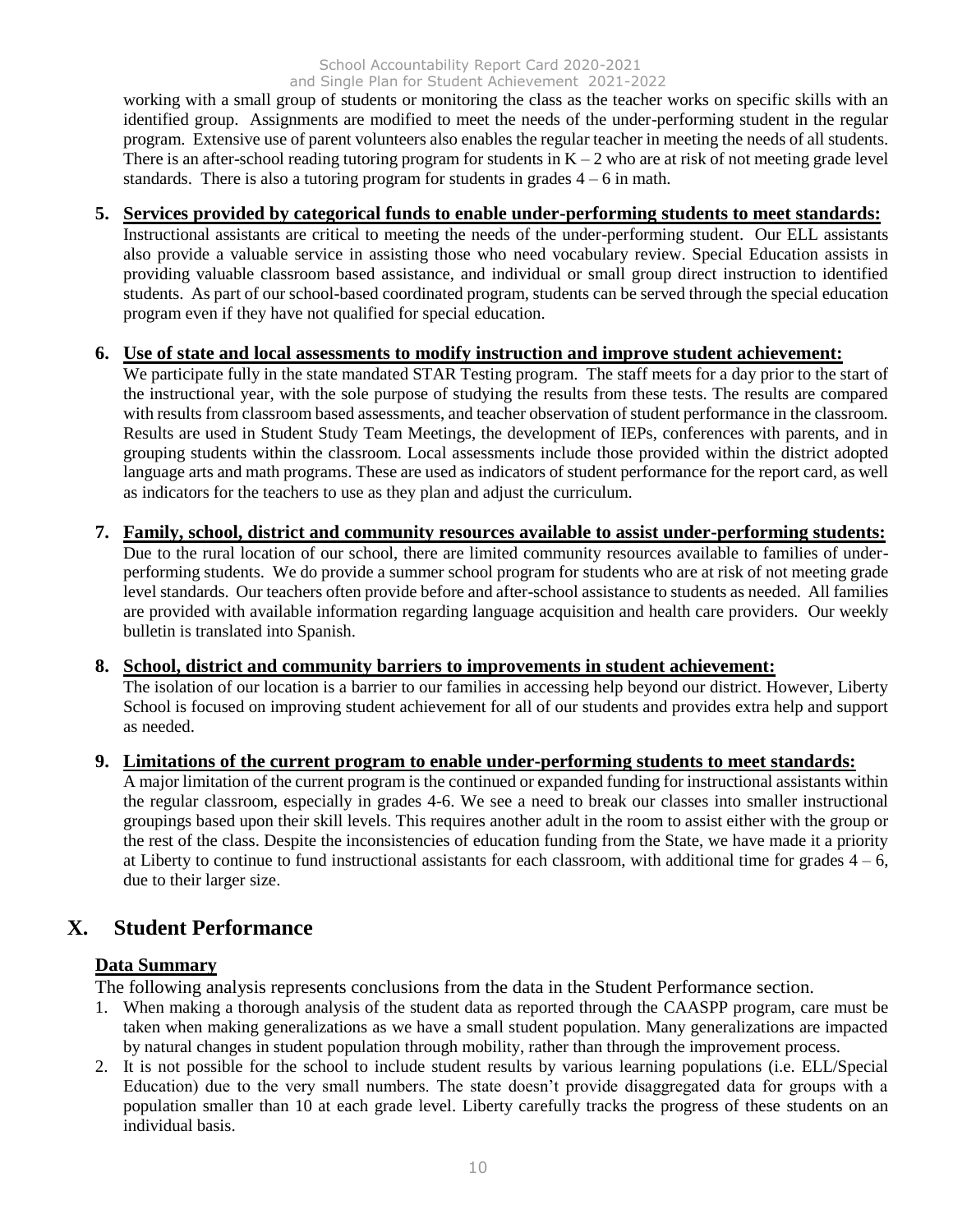3. The percentage of students who met or exceeded standards on the California Assessment of Student Performance (CAASPP) in English-language arts and math exceeded the statewide levels by a considerable number.

### **California Assessment of Student Performance (CAASPP) (Not taken in 2020 & 2021 due to Shelter in Place and Distance Learning)**

The California Assessment of Student Performance (CAASPP) show how well students are doing in relation to the Common Core State Standards (CCSS). Student scores are reported as performance levels. The four performance levels are: Exceeds Standards, Met Standards, Nearly Met Standards, and Below Standards. Students scoring at the Exceeds and Met level meet state standards in that content area. Detailed information regarding results for each grade and standard level and the percent of students not tested can be found at the California Department of Education Web site at http://caaspp.cde.ca.gov/sb2019/Search or by speaking with the school principal. **Note: To protect student privacy, scores are not shown when the number of students tested is 10 or less**.

# **CAASPP - Three Year Comparison – All Students**

# **Percent of Students Meeting or Exceeding Standard**

|                              | <b>Liberty School</b> |      |      | <b>Liberty District</b> |      |      | <b>State</b> |      |      |
|------------------------------|-----------------------|------|------|-------------------------|------|------|--------------|------|------|
| <b>Subject</b>               | 2019                  | 2020 | 2021 | 2019                    | 2020 | 2021 | 2019         | 2020 | 2021 |
| <b>English-Language Arts</b> | 80                    |      |      | 80                      |      |      | 51           |      |      |
| <b>Mathematics</b>           | 83                    |      |      | 83                      |      |      | 40           |      |      |
| <b>Science</b>               | 70                    |      |      | 70                      |      |      |              |      |      |

# **All Students By Grade Level**

| <b>English/Language Arts</b> |      |      | <b>Mathematics</b> |  |      | <b>Science</b> |      |  |           |           |           |
|------------------------------|------|------|--------------------|--|------|----------------|------|--|-----------|-----------|-----------|
|                              | 2019 | 2020 | 2021               |  | 2019 | 2020           | 2021 |  | 2019      | 2020      | 2021      |
| 3rd                          | 78   |      |                    |  | 63   |                |      |  | <b>NA</b> | NA        | <b>NA</b> |
| 4th                          | 78   |      |                    |  | 96   |                |      |  | NA        | <b>NA</b> | <b>NA</b> |
| 5th                          | 82   |      |                    |  | 93   |                |      |  | 70        |           |           |
| 6th                          | 82   |      |                    |  | 86   |                |      |  | NA        | <b>NA</b> | <b>NA</b> |

# **CAASPP – Results by Student Group – 2021 – Not Taken**

# **Percentage of Students in Each Group that Exceeded or Met Standards**

An \* indicates the number of students is numerically insignificant

| Group                             | English-<br><b>Language Arts</b> | <b>Mathematics</b> | <b>Science</b><br>5 <sup>th</sup> Grade |
|-----------------------------------|----------------------------------|--------------------|-----------------------------------------|
| <b>African American</b>           |                                  |                    | $\ast$                                  |
| <b>Asian</b>                      |                                  |                    | *                                       |
| <b>Hispanic or Latino</b>         |                                  |                    | $\ast$                                  |
| <b>White (not Hispanic)</b>       |                                  |                    |                                         |
| <b>Male</b>                       |                                  |                    | *                                       |
| <b>Female</b>                     |                                  |                    | *                                       |
| <b>Economically Disadvantaged</b> |                                  |                    | *                                       |
| <b>English Learners</b>           |                                  |                    | $\ast$                                  |
| <b>Students with Disabilities</b> |                                  |                    | *                                       |

### **School Multiple Measures Assessments**

Г

Data reported are the percent of students meeting or exceeding the district standard. Liberty School maintains very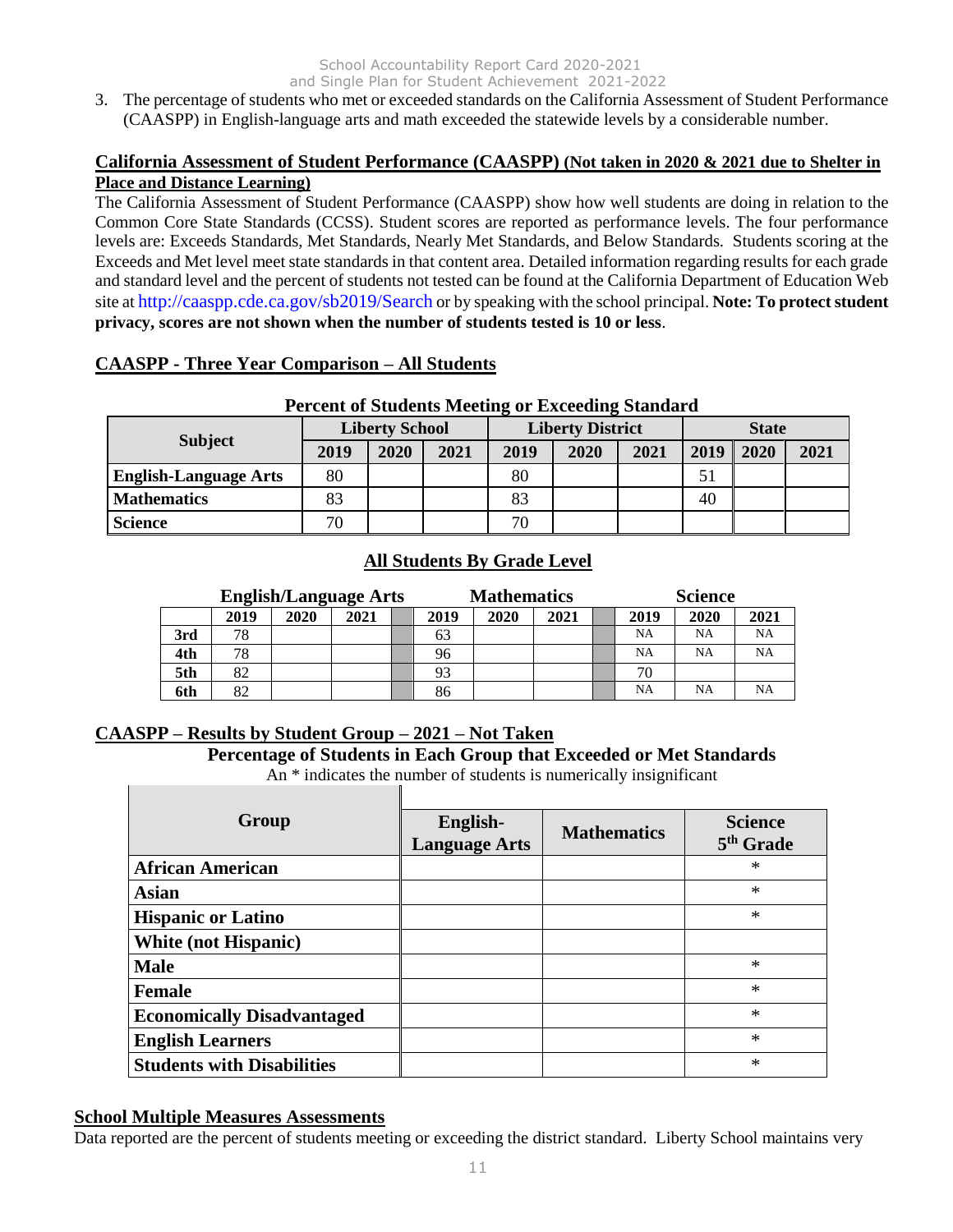high academic standards that are monitored and assessed through the use of both the state testing and through school based assessments. The following table demonstrates the performance level of Liberty students over a three year period based on school assessment data.

| Grade                   | <b>Reading</b> |      |      | <b>Writing</b> |      |      | <b>Mathematics</b> |      |      |
|-------------------------|----------------|------|------|----------------|------|------|--------------------|------|------|
| <b>Level</b>            | 2019           | 2020 | 2021 | 2019           | 2020 | 2021 | 2019               | 2020 | 2021 |
| $\bf K$                 | 80             |      | 79   | 81             |      | 77   | 79                 |      | 81   |
| 1                       | 77             |      | 91   | 75             |      | 82   | 81                 |      | 77   |
| $\boldsymbol{2}$        | 80             |      | 82   | 79             |      | 83   | 85                 |      | 80   |
| 3                       | 75             |      | 72   | 81             |      | 85   | 85                 |      | 77   |
| $\overline{\mathbf{4}}$ | 82             |      | 81   | 85             |      | 78   | 77                 |      | 82   |
| 5                       | 81             |      | 79   | 85             |      | 89   | 84                 |      | 79   |
| 6                       | 80             |      | 82   | 77             |      | 81   | 81                 |      | 83   |

# **California Physical Fitness Test Results (No Assessments due to Shelter in Place & Distance Learning)**

In the spring of each year, each school is required by the state to administer a physical fitness test to all students in the 5<sup>th</sup> grade. The physical fitness test is a standardized evaluation that tracks the development of high-quality fitness programs and assists students in establishing physical activity as part of their daily lives.

The physical fitness test measures each student's ability to perform fitness tasks in six major areas: aerobic capacity; body composition; abdominal strength; trunk extension; upper body strength; and flexibility. Students are provided several options to perform tasks in each area. Students that either meet or exceed the standards in **all six fitness areas**  are considered to be physically fit in the 'healthy fitness zone' (HFZ).

The table below displays the percentage of  $5<sup>th</sup>$  grade students who met the standards in all six areas, five areas, four areas, etc. Detailed information regarding the California Physical Fitness Test may be found at the California Department of Education Web site at https://data1.cde.ca.gov/dataquest/PhysFitness

|                 | <b>Healthy</b><br>Zone |                  |                  |                  |                  |                  |                  |
|-----------------|------------------------|------------------|------------------|------------------|------------------|------------------|------------------|
|                 | Percentage of          | Percentage of    | Percentage of    | Percentage of    | Percentage of    | Percentage of    | Percentage of    |
| # of $5th$      | <b>Students</b>        | <b>Students</b>  | <b>Students</b>  | <b>Students</b>  | <b>Students</b>  | <b>Students</b>  | <b>Students</b>  |
| Grade           | meeting                | meeting          | meeting          | meeting          | meeting          | meeting          | meeting          |
| <b>Students</b> | 6 of 6                 | 5 of 6           | $4$ of 6         | 3 of 6           | $2$ of 6         | $1$ of 6         | $0$ of 6         |
|                 | <b>Standards</b>       | <b>Standards</b> | <b>Standards</b> | <b>Standards</b> | <b>Standards</b> | <b>Standards</b> | <b>Standards</b> |
|                 |                        |                  |                  |                  |                  |                  |                  |
| All CA          |                        |                  |                  |                  |                  |                  |                  |

# **Other Ways We Measure Student Success**

Our staff analyzes and uses the results from the state-testing program, both for program adjustments, and for individual student interventions. Each grade level also has multiple measures which are given several times during the year to measure students' progress toward meeting the grade level standards. At the end of the year each teacher completes a chart which displays the students' scores on the multiple measures and to what degree they have met the grade level standards. Our school is not, however, a "test driven" school. The school board, our parent community and our staff, all emphasize many other aspects of student and school success as we reflect on our programs. We are a school that emphasizes the whole child through our high standards for student behavior, personal relationships with students and their families, and small rural atmosphere. We have a high number of inter-district students who attend Liberty for both our high academic achievement and for the "community and family" feel we create. By continuing to provide a program which is rigorous and successful for students, we will continue to attract students to our school.

# **XI. Planned Improvements in Student Performance**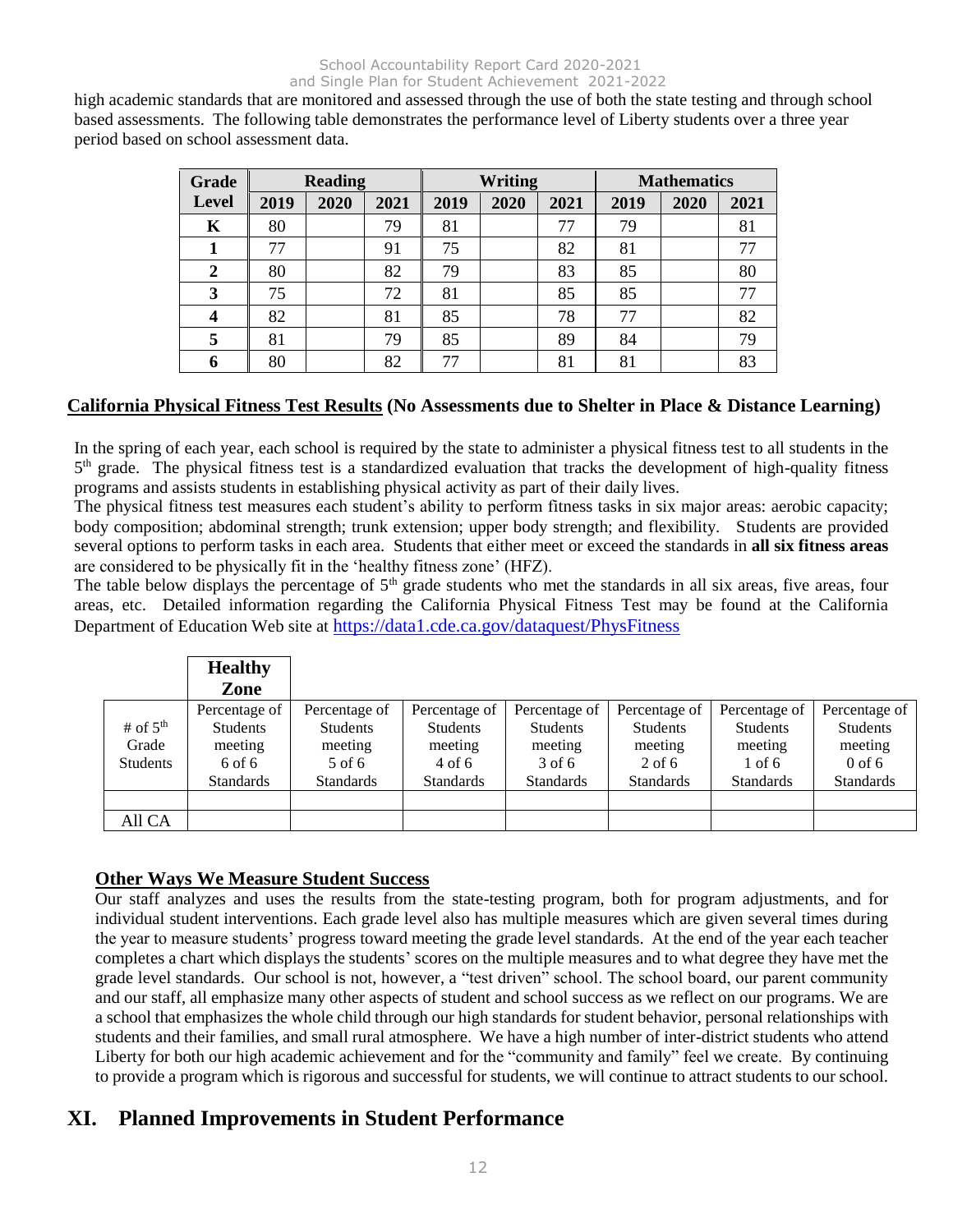The content of this school plan is aligned with school goals for improving student achievement. School goals are based upon an analysis of verifiable state data, including the Academic Performance Index and the English Language Development Test, and include local measures of pupil achievement. The School Site Council analyzed available data on the academic performance of all students, including English learners, educationally disadvantaged students, and students with exceptional needs. The Council also obtained and considered the input of the school community. Based upon this analysis, the Council has established the following performance improvement goals, actions and expenditures.

#### **School Goal #1**

**78% of all students will achieve at Proficient or Advanced level in English/ language arts and 80% in math as reported by the 21/22 CAASPP results.**

| Student groups and grade levels to participate in this<br>goal:<br>All student groups will participate.<br>Means of evaluating progress toward this goal:                                                                                                                                                                                                 | Anticipated annual performance growth for each<br>group:<br>Same goal for all students. |                                                            |                                 |                                         |
|-----------------------------------------------------------------------------------------------------------------------------------------------------------------------------------------------------------------------------------------------------------------------------------------------------------------------------------------------------------|-----------------------------------------------------------------------------------------|------------------------------------------------------------|---------------------------------|-----------------------------------------|
| CAASPP test results.                                                                                                                                                                                                                                                                                                                                      |                                                                                         |                                                            |                                 |                                         |
| <b>Actions to be Taken to Reach This Goal</b>                                                                                                                                                                                                                                                                                                             |                                                                                         | <b>Timeframe</b>                                           | <b>Estimated</b><br><b>Cost</b> | <b>Funding</b><br><b>Source</b>         |
| Staff to implement standards based<br>٠<br>language arts materials including<br>language arts adoption in order to ensure<br>implementation of standards in language<br>arts.<br>Continued implementation of standards<br>$\bullet$<br>based math materials<br>Review standards in math and language<br>$\bullet$<br>arts<br><b>Review CAASPP results</b> | On-going<br>On-going                                                                    | Monitored throughout<br>the school year.<br>Summer of 2022 |                                 | General<br>Fund/Supplemental<br>Funding |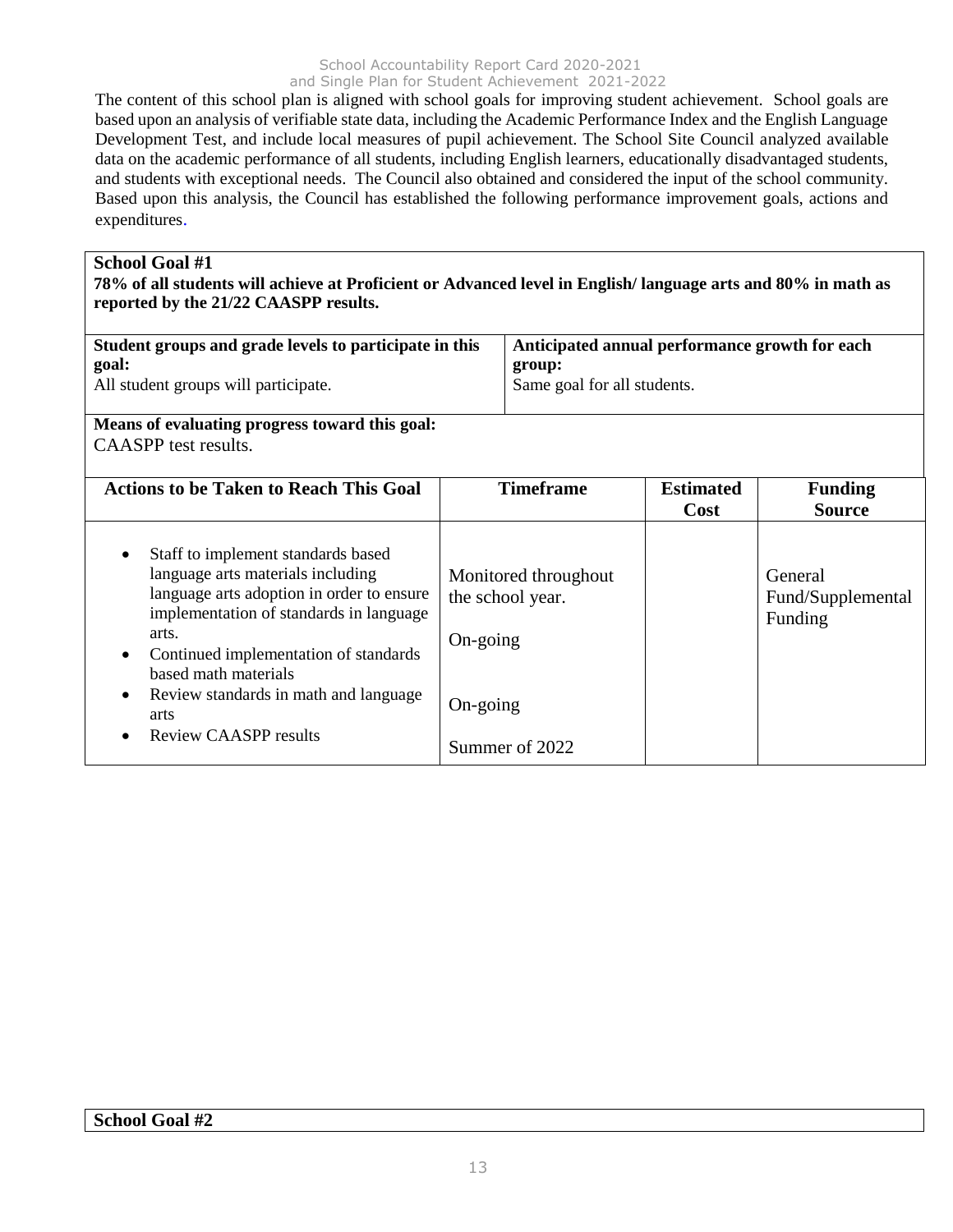| Each class will give students opportunities in science education. Student performance will be evaluated using a<br>grade-level common rubric multiple times a year.                                                                                                                             |                                                                                                                                                                                                  |                                                                                                                                                          |                          |                                 |  |  |  |  |
|-------------------------------------------------------------------------------------------------------------------------------------------------------------------------------------------------------------------------------------------------------------------------------------------------|--------------------------------------------------------------------------------------------------------------------------------------------------------------------------------------------------|----------------------------------------------------------------------------------------------------------------------------------------------------------|--------------------------|---------------------------------|--|--|--|--|
| Student groups and grade levels to participate in this<br>goal:<br>All students.                                                                                                                                                                                                                | Anticipated annual performance growth for each<br>group:<br>By the end of $5th$ grade, 75% of students will score<br>proficient or advanced on the 5 <sup>th</sup> grade CAASPP Science<br>Test. |                                                                                                                                                          |                          |                                 |  |  |  |  |
| Means of evaluating progress toward this goal:<br>Student science tests, experiments and journal samples as judged by district rubrics.                                                                                                                                                         |                                                                                                                                                                                                  |                                                                                                                                                          |                          |                                 |  |  |  |  |
| <b>Actions to be Taken to Reach This Goal</b>                                                                                                                                                                                                                                                   |                                                                                                                                                                                                  | <b>Timeframe</b>                                                                                                                                         | <b>Estimated</b><br>Cost | <b>Funding</b><br><b>Source</b> |  |  |  |  |
| Staff development in the use of new<br>$\bullet$<br>science materials.<br>Purchase supplemental science materials<br>٠<br>as needed to ensure implementation of<br>standards.<br>Engage instructional assistants in<br>$\bullet$<br>remediation through targeted use of<br>aides in classrooms. | On-going<br>2021/2022<br>On-going                                                                                                                                                                |                                                                                                                                                          |                          | <b>General Fund</b>             |  |  |  |  |
| <b>School Goal #3</b><br>Student data from district assessments will be incorporated into student performance data and will be included<br>in analysis of school performance.                                                                                                                   |                                                                                                                                                                                                  |                                                                                                                                                          |                          |                                 |  |  |  |  |
| Student groups and grade levels to participate in this<br>goal:<br>All students.                                                                                                                                                                                                                |                                                                                                                                                                                                  | Anticipated annual performance growth for each<br>group:<br>Student performance as measured through district, state<br>and teacher evaluation materials. |                          |                                 |  |  |  |  |
| Means of evaluating progress toward this goal:<br>Collection of data and multiple measure forms from staff.                                                                                                                                                                                     |                                                                                                                                                                                                  |                                                                                                                                                          |                          |                                 |  |  |  |  |
| <b>Actions to be Taken to Reach This Goal</b>                                                                                                                                                                                                                                                   |                                                                                                                                                                                                  | <b>Timeframe</b>                                                                                                                                         | <b>Estimated</b><br>Cost | <b>Funding</b><br><b>Source</b> |  |  |  |  |
| The staff will identify and group<br>$\bullet$<br>students as determined by their<br>performance on district and state<br>assessments.<br>Students in subgroups with populations<br>$\bullet$<br>too small to monitor, will be tracked<br>independently to ensure their progress in             | On-going<br><b>Fall 2022</b>                                                                                                                                                                     |                                                                                                                                                          |                          | <b>General Fund</b>             |  |  |  |  |
| meeting goals.<br>Teachers will give Multiple Measure<br>$\bullet$<br>assessments to students three times a<br>year to assess progress toward meeting<br>standards.                                                                                                                             | On-going<br>Fall, Winter, and Spring                                                                                                                                                             |                                                                                                                                                          |                          |                                 |  |  |  |  |
| Teachers will work collaboratively to<br>$\bullet$<br>confirm that common interpretations of<br>assessments are used.                                                                                                                                                                           |                                                                                                                                                                                                  | Fall 2022, On-going                                                                                                                                      |                          |                                 |  |  |  |  |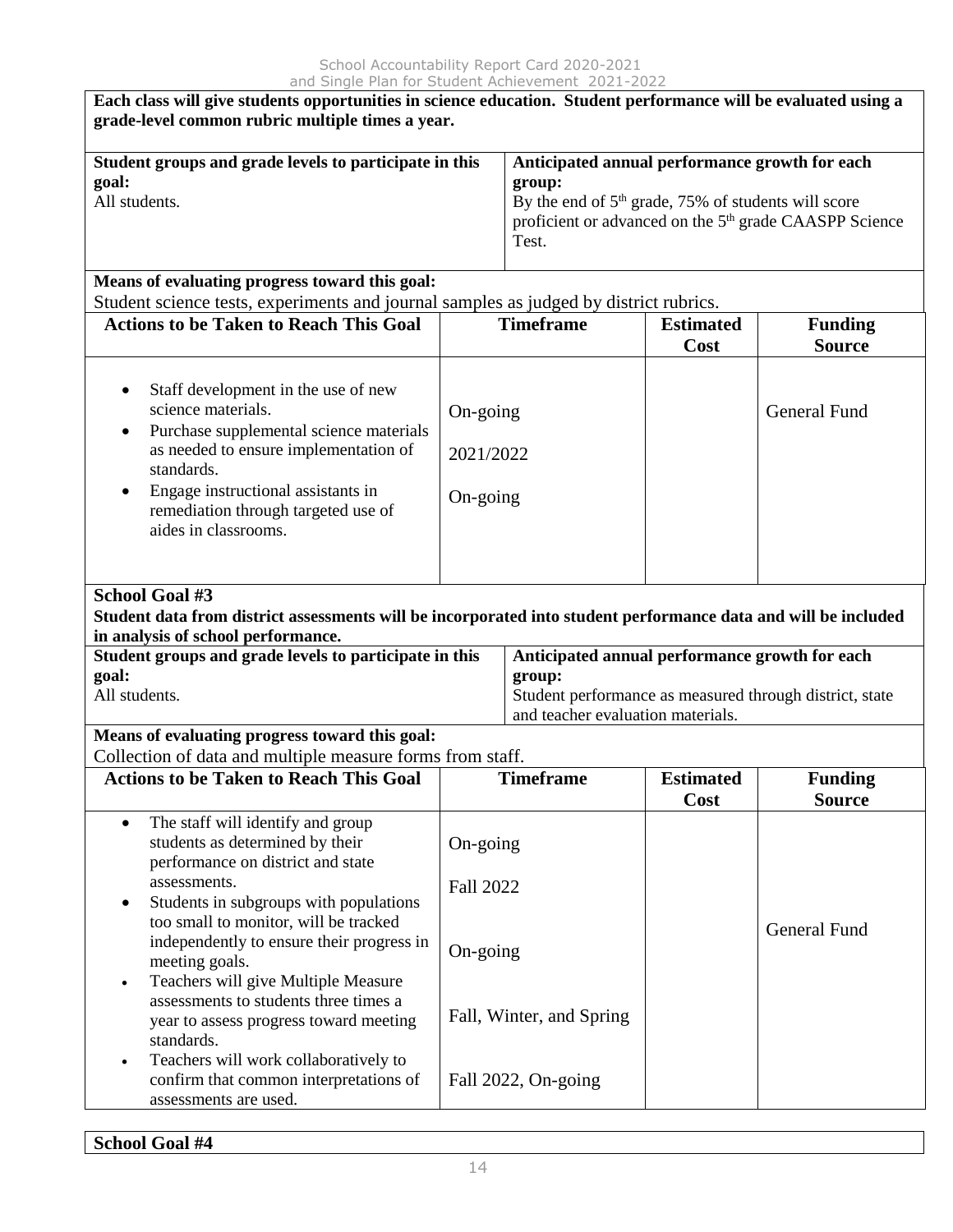| Special populations of students (ELL, Special Education, at-risk and under-performing learners) will    |                                                                                                         |                                                |           |                                                            |  |  |  |  |
|---------------------------------------------------------------------------------------------------------|---------------------------------------------------------------------------------------------------------|------------------------------------------------|-----------|------------------------------------------------------------|--|--|--|--|
|                                                                                                         | be monitored by individual student results and progress on standardized tests, district assessments and |                                                |           |                                                            |  |  |  |  |
| results from intervention programs in place for those students. Specific and prescriptive interventions |                                                                                                         |                                                |           |                                                            |  |  |  |  |
| will be determined by these results.                                                                    |                                                                                                         |                                                |           |                                                            |  |  |  |  |
| Student groups and grade levels to participate in this                                                  |                                                                                                         | Anticipated annual performance growth for each |           |                                                            |  |  |  |  |
| goal:                                                                                                   |                                                                                                         | group:                                         |           |                                                            |  |  |  |  |
| Ell, Special Education, and all students assessed to be                                                 |                                                                                                         |                                                |           |                                                            |  |  |  |  |
| under-performing.                                                                                       |                                                                                                         |                                                |           | Student progress will be monitored on an individual basis. |  |  |  |  |
| Means of evaluating progress toward this goal:                                                          |                                                                                                         |                                                |           |                                                            |  |  |  |  |
| Students will be monitored for growth through the CAASPP and CELDT data.                                |                                                                                                         |                                                |           |                                                            |  |  |  |  |
| <b>Actions to be Taken to Reach This Goal</b>                                                           |                                                                                                         | <b>Timeframe</b>                               | Est. Cost | <b>Funding Source</b>                                      |  |  |  |  |
| Purchase supplemental language arts<br>$\bullet$                                                        |                                                                                                         |                                                |           |                                                            |  |  |  |  |
| materials as needed to ensure                                                                           |                                                                                                         |                                                |           |                                                            |  |  |  |  |
| implementation of standards. Materials                                                                  | Fall of 2022                                                                                            |                                                |           |                                                            |  |  |  |  |
| may include Read Naturally; SRA kits;                                                                   |                                                                                                         |                                                |           | <b>General Fund</b>                                        |  |  |  |  |
| Specific Skills series; Modern                                                                          |                                                                                                         | Continuous throughout                          |           |                                                            |  |  |  |  |
| Curriculum Press Phonics program; and                                                                   | school year.                                                                                            |                                                |           |                                                            |  |  |  |  |
| Accelerated Reading quizzes.                                                                            |                                                                                                         |                                                |           |                                                            |  |  |  |  |
| Purchase supplemental math materials as<br>$\bullet$                                                    |                                                                                                         |                                                |           |                                                            |  |  |  |  |
| needed to ensure implementation of                                                                      |                                                                                                         |                                                |           |                                                            |  |  |  |  |
| math standards                                                                                          |                                                                                                         |                                                |           |                                                            |  |  |  |  |
| Reconfigure groups in classes according<br>٠                                                            | On-going                                                                                                |                                                |           |                                                            |  |  |  |  |
| to performance levels in math and                                                                       |                                                                                                         |                                                |           |                                                            |  |  |  |  |
| language arts as needed.                                                                                |                                                                                                         |                                                |           |                                                            |  |  |  |  |